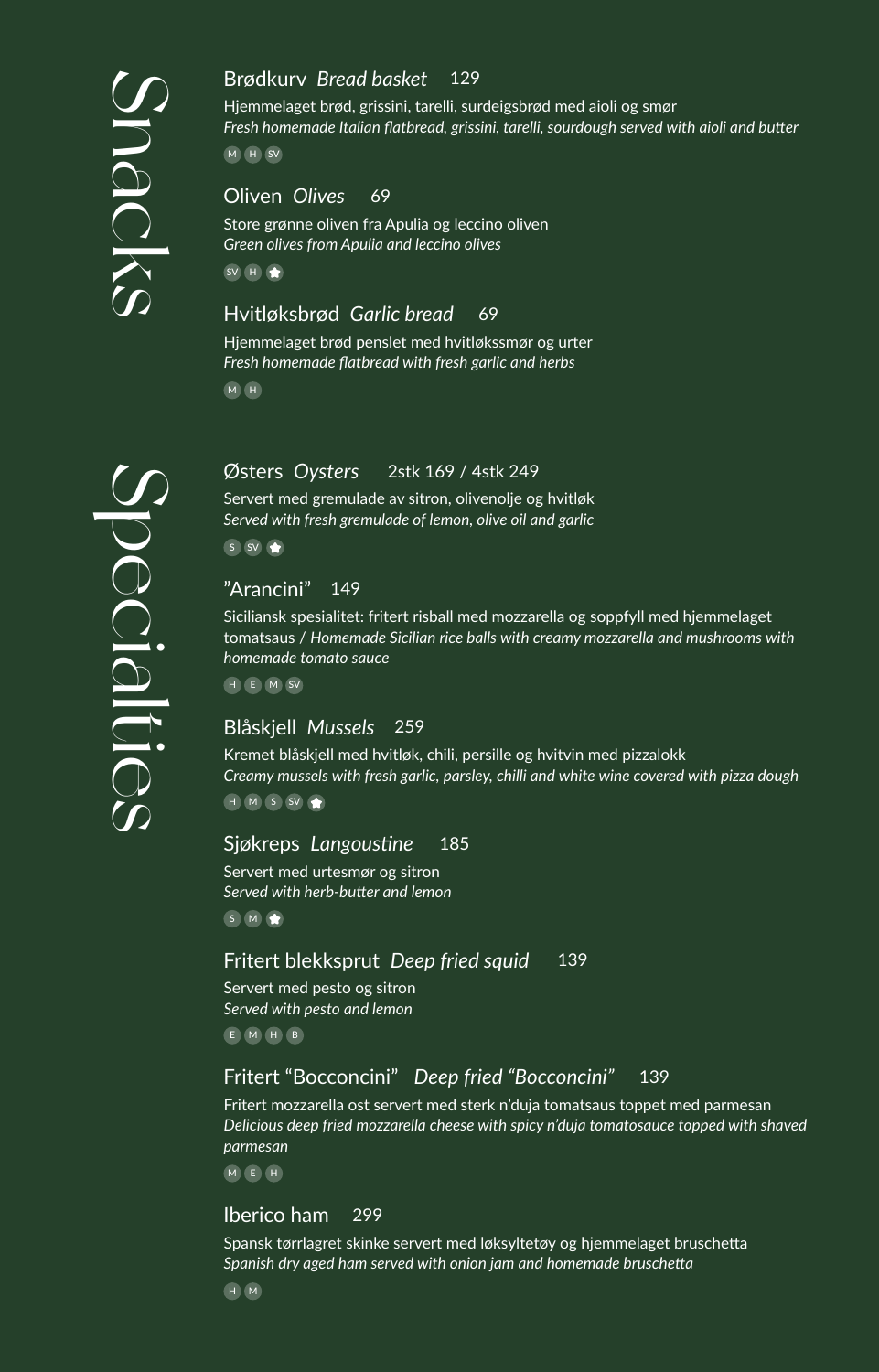# Antipasti

## Spekemat *Cured meats* 259 pr pers

Et deilig utvalg pølser, skinker og oster fra Italia servert med tarelli, surdeigsbrød, pesto og tapenade / *A delicious selection of sausages, ham and cheeses from Italia served with taralli, sourdough , pesto and tapenade sauce*

 $M$  H SV

# The Italian 4

Italiensk fire-retter *Italian four-course* 1150 pr pers

# Antipasti

Grissini med 24 mnd parmaskinke med grønne oliven, leccino oliven, råkost og salami cacciatore / *Grissini with 24 month aged parma ham with green olives, leccino olives, raw veggies and salami cacciatore*

H SL SV

# Pasta

Spinat- og ricotta ravioli servert med tomatsaus og mini-mozzarella *Spinach- and ricotta ravioli served with tomato sauce and mini-mozzarella*

M H E SV

# Kjøtt *Meat*

Grillet tomahawk biff og biffribbe servert med polenta og bønner. Servert med kremet peppersaus og rødvinssaus på siden / *Grilled tomahawk and beef ribs steak with polenta and beans. Served with creamy pepper sauce and red wine sauce on the side* 

SV H SL

# Søtt *Sweet*

Cannolo fylt med hjemmelaget vaniljekrem, toppet med pistasj og sjokolade. Servert med pistasj iskrem / *Cannolo filled with homemade vanilla custard, topped with pistachio and chocolate. Served with pistachio ice cream*

PI M E H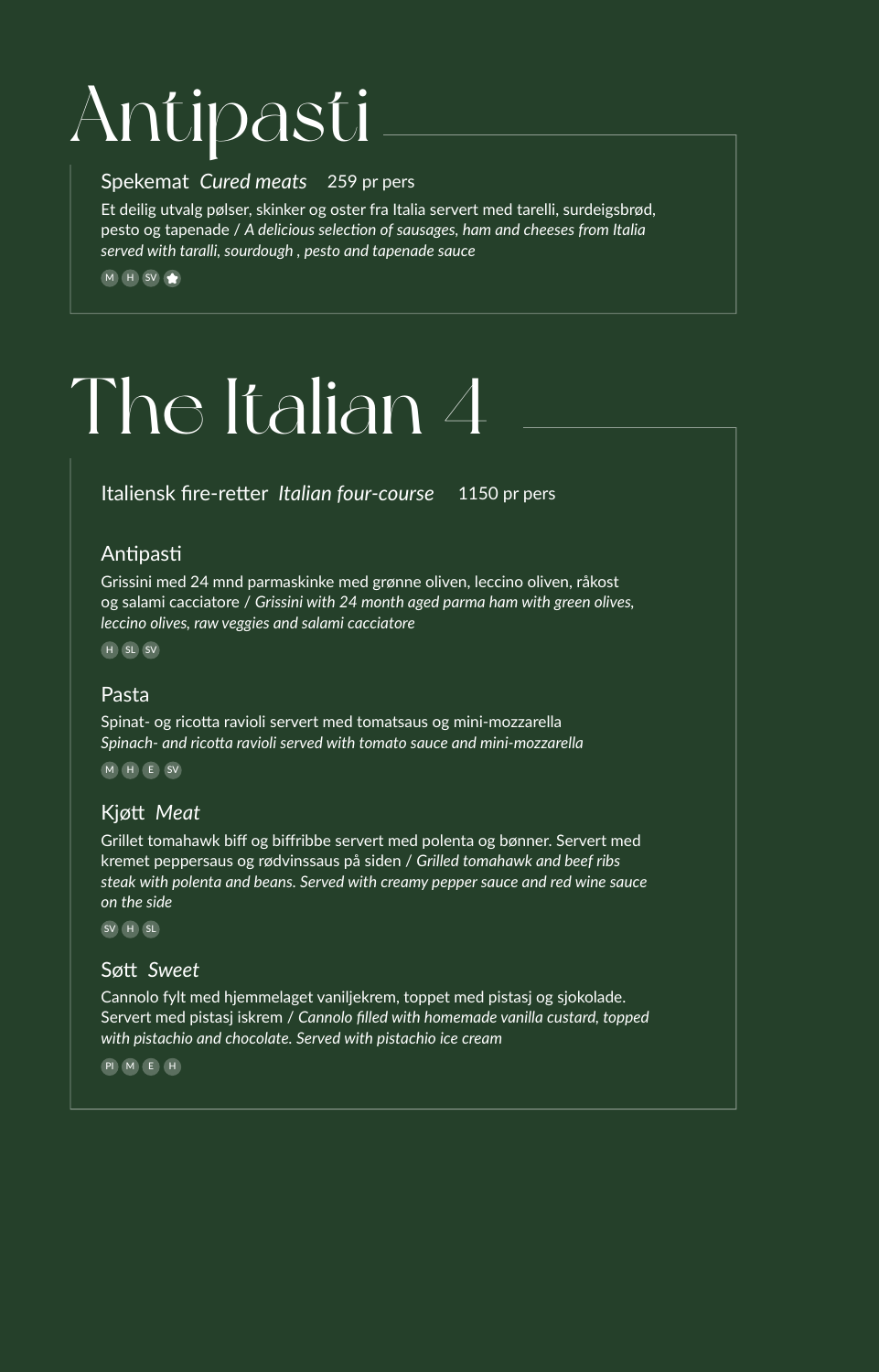## Sjømat linguine *Seafood linguine* 249

Blåskjell og akkar i mildt krydret hjemmelaget tomatsaus med persille og hvitløk *Tender mussels and squids with garlic, parsley, chili and homemade tomato sauce*

 $E$  H  $F$  S B SV

#### Klassisk carbonara *Classic carbonara* 239

Laget med guanciale-røykt svinekjake, pecorino ost, olivenolje og eggeplomme *Pecorino, egg yolk with smoky guanciale and extra virgin olive oil*

E H M SV

## Spinat- og ricotta ravioli *Spinach- and ricotta ravioli* 259

Spinat- og ricotta ravioli servert med tomatsaus og mini-mozzarella *Spinach- and ricotta ravioli served with tomato sauce and mini-mozzarella*

E M H SV

#### Kremet ravioli *Creamy ravioli* 249

Fire oster- ravioli i kremet hvitløkssaus toppet med parmesan *Four cheeses ravioli in creamy garlic sauce topped with parmesan*

E M H SV

#### Cannelloni 279

Ragufylte pasta cannelloni kokt i tomatsaus med bechamel topping *Italian pasta filled with homemade ragu cooked in tomato sauce and bechamel*

M E H SV N SL

#### Hjemmelaget bolognese *Homemade bolognese* 229

Ekte kjøttragu – kokt i 24 timer og servert på parpardelle med parmesan *Pappardelle served with homemade ragu and parmesan cheese*

E H M SV SL

#### Risotto 239

Risotto laget med smør og hvitvin, porcini-sopp. Serveres med reker og rødløk *Risotto made with butter and white wine, porcini mushrooms. Served with prawns and red onion*

 $M$  S SV

#### Gnocchi 239

Gnocchi med frisk hjemmelaget pistasj pesto toppet med parmesan *Gnocchi with fresh homemade pistachio pesto topped with parmesan* M E H PI

Grana Padano 260 pr pers (minimum 2 personer)

kun tirsdager / *only on Tuesdays*

Kremet rigatoni pasta med trøffel servert rett fra Grana Padano-hjulet *Creamy rigatoni pasta with truffle served straight from the Grana Padano-wheel*

M E H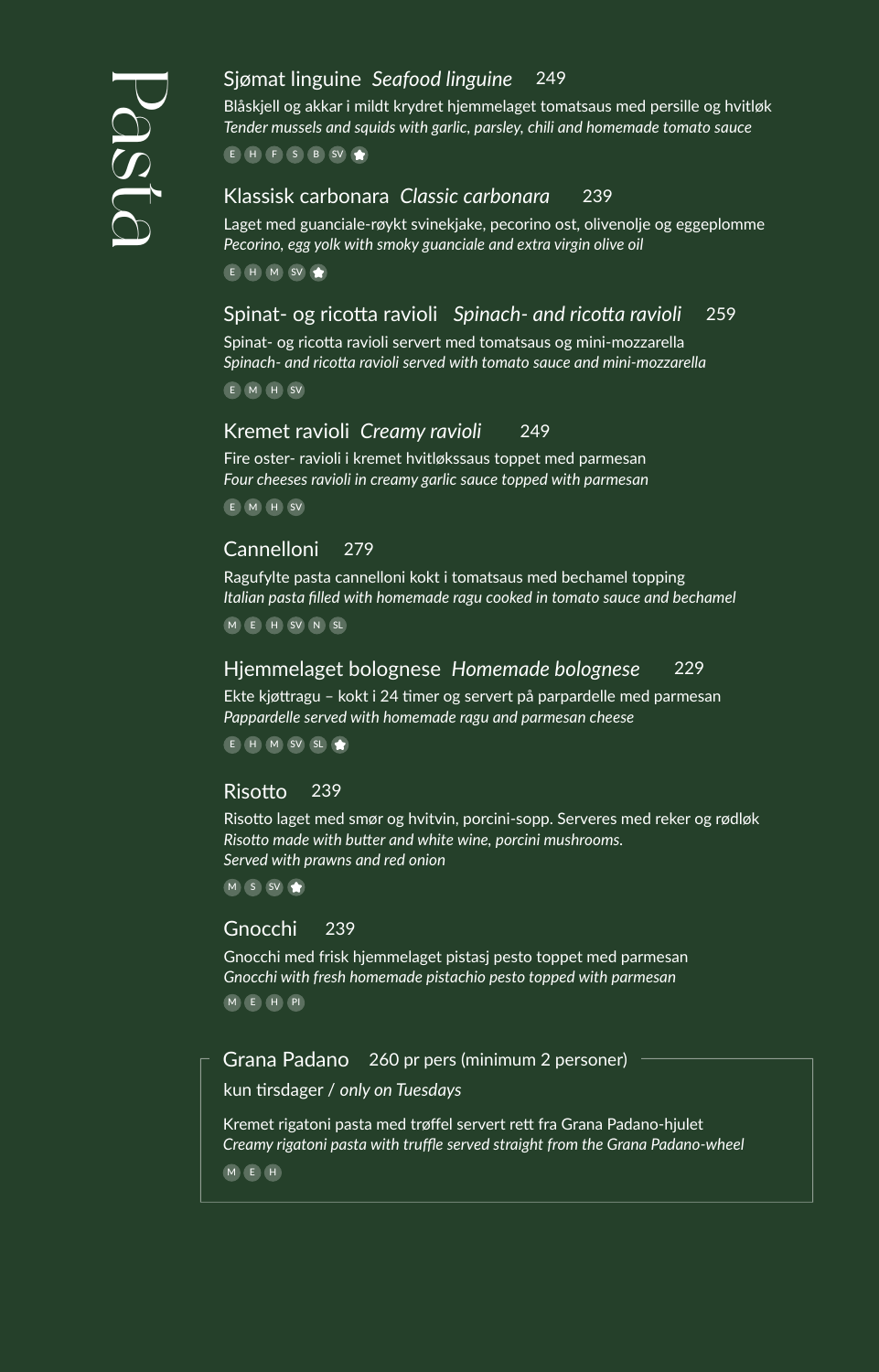Signature dish $\rightarrow$ 

#### T-Bone Steak 499

Robatagrillet T-bone serveres med hvitløkssmør, rosmarin og unikt svart salt. Serveres med kremet peppersaus og rødvinssaus på siden. Bestill tilbehør etter egen smak og ønske *Robata grilled T-bone is served with garlicbutter, rosemary and black flake salt. Served with creamy pepper sauce and red wine sauce on the side.*

*Order your side dish according to your own taste and desire*

H SV M

#### Entrecôte 309

Robatagrillet entrecôte med hjemmelaget urtesalt serveres med ovnsbakte tomater. Serveres med kremet peppersaus og rødvinssaus på siden. Bestill tilbehør etter egen smak og ønske

*Robata grilled entrecôte with homemade herbal salt is served with oven-baked tomatoes. Served with creamy pepper sauce and red wine sauce on the side. Order your side dish according to your own taste and desire*

M SL SV

#### Wagyu burger 499

En av våre signaturretter, smeltende kjøtt og taleggio ost med sprø brioche brød, kremet ruccola og fersk tomat. Servert med søtpoteter *One of our signature dishes, melting meat and taleggio cheese with crispy brioche bun, creamy ruccola and fresh tomato. Served with sweet potato fries*

M E H SV SL

#### Uer 259

Uer serves med italiensk auberginesalat *Uer is served with Italian aubergine salad*

F SV

#### Tomahawk 1600

Anbefales til 2-3 personer

Robatagrillet tomahawk serveres med kremet polenta, hjemmelaget rødvinssaus og kremet peppersaus på siden Robata grilled tomahawk served with creamy polenta, homemade red wine sauce and creamy pepper sauce on the side

 $M$   $(SV)$   $SL$ 



*Each tomahawk steak weighs in between 1,2/1,4kg including the bone. While the bone is not edible, it turns this tender and flavorful steak cut into a showstopping centerpiece to any meal.*

*The rib cap is an extra special cut that has the perfect balance of marbling and fat to enjoy when eating a tomahawk steak. Slice it along with the ribeye steak portion and enjoy.*

Silver skin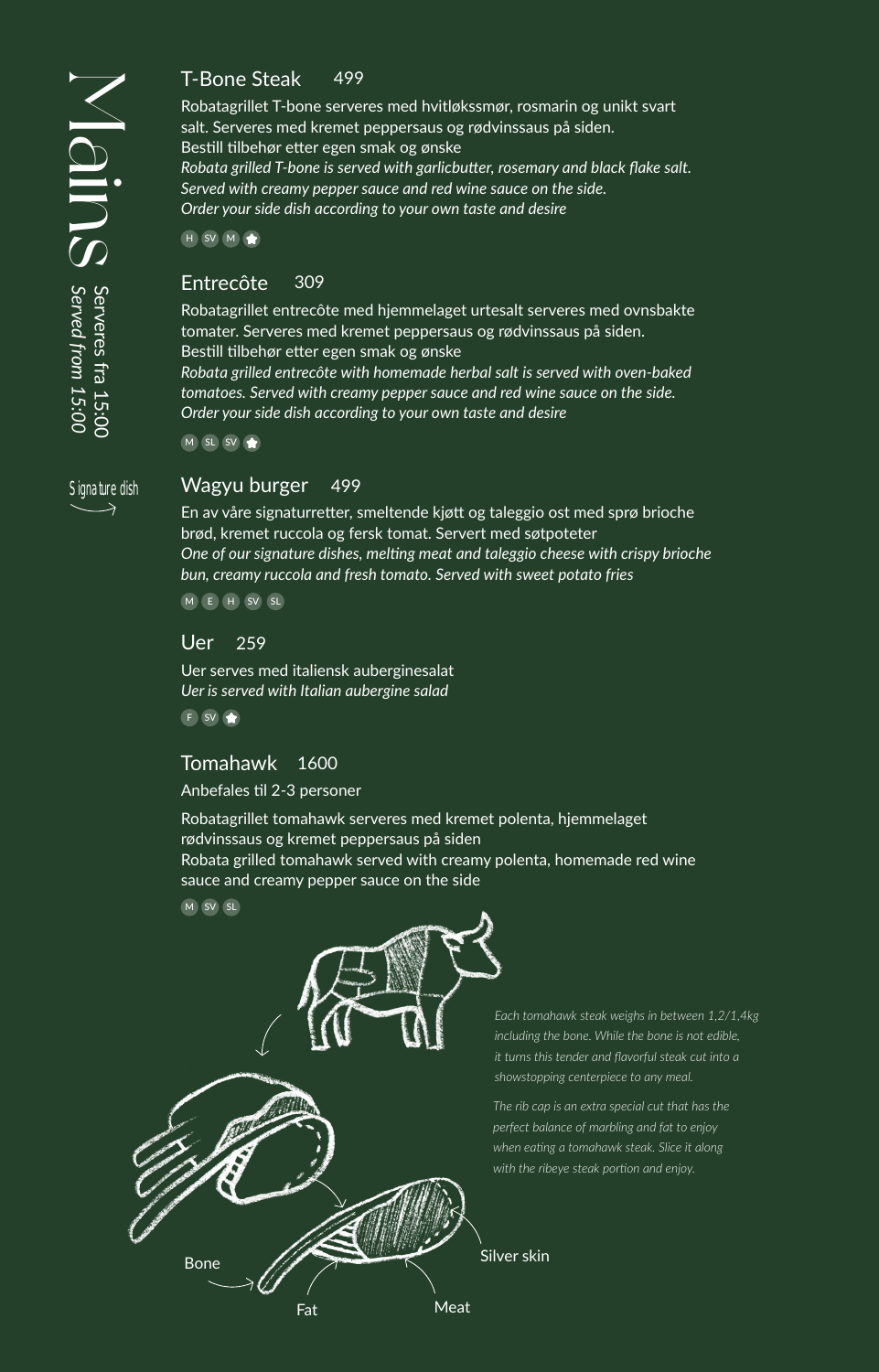#### 69 Toscanske bønner *Tuscan style beans*

Bønner stekt med guanciale og trukket i tomatsaus *Slow cooked beans with guanciale in tomato sauce*

SV SL

#### Kremet polenta *Creamy polenta* 69

Hjemmelaget kremet polenta med urter og olivenolje *Homemade creamy polenta served with herbs and olive oil*

M H SV

## Husets salat *House salad* 79

Italiensk inspirert siderett med cherrytomater, chilisyltetøy, trøffelolje, toppet med parmesan / *Italian inspired side dish with cherry tomatoes, chilli jam, truffle oil, topped* with parmesan

 $M$  SV

#### Råkost *Raw vegetables* 79

*Rå grønnsaker med olivenolje Raw vegetables with olive oil*

SV SL

Funky fries 79

*Med hvitløk og persille With garlic and parsley* Søtpotet fries 85 *Sweet potato fries*

SV SL



#### 229 Cæsarsalat *Ceasar Salad*

Klassisk cæsarsalat med kylling, ovnsbakte tomater, krutonger og parmesan *Classic ceasar salad with chicken, croutons, slow roasted tomatoes and parmesan* M H SN E SV F

# Burrata med fersken *Burrata with peach* 259

Premium buffalo mozzarella med myk kjerne servert med salat, cherrytomater, gresskarfrø og søt grillet fersken / *Premium buffalo mozzarella served with mix of salads, cherry tomatoes, pumpkin seeds with sweet grilled peach*  $M$  SV

## Burrata Caprese *Burrata Caprese* 189

Ferske tomater med kremet burrata, basilikum, olivenolje og balsamico *Fresh tomatoes with creamy burrata, basil, olive oil and balsamico* M SV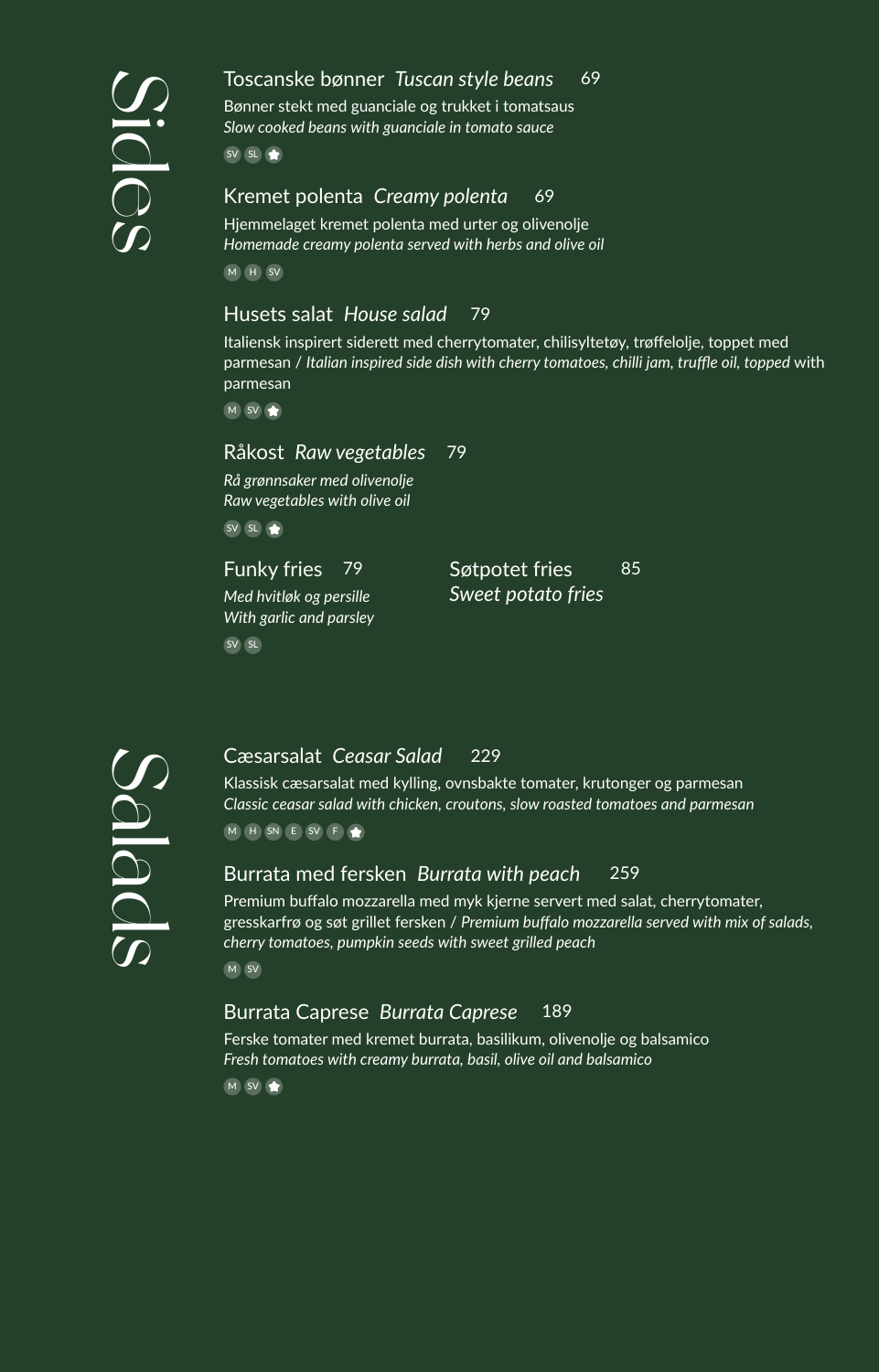Spicy

# Mortadella 239

Mortadella, mozzarella, pistasj, bocconcini *Mortadella, mozzarella, pistachio, bocconcini* 

H M SV P

## Parmaskinke *Parma ham* 229

Hjemmelaget tomatsaus, mozzarella, parmaskinke, bocconcini og parmesan *Homemade tomato sauce , mozzarella with Parma ham, bocconcini and parmesan*

H M SV

# N ́Duja & burrata 249

Godt balansert krydret italiensk pølse, mozzarella med buffalo burrata og hjemmelaget tomatsaus / *Well balanced spicey Italian sausage, mozzarella with buffalo burratta and homemade tomato sauce*

H M SV

#### Pepperoni 209

Premium pepperoni med deilig mozzarella og hjemmelaget tomatsaus *Premium pepperoni with delicious mozzarella and homemade tomato sauce*

H M SV

#### Zucchini 209 vegetarian

Zucchini, mozzarella, champignon, porcini, røkt ost på kremet saus *Zucchini, mozzarella, champignon, porcini, smoked cheese on creamy sauce*

H M SV

#### Spicy beef 229

Hjemmelaget tomatsaus, mozzarella, marinert biff, løk, leccino oliven og piri piri chili *Homemade tomato sauce, mozzarella, marinated beef, onion, leccino olives and piri piri chilli*

H M SV

#### Guanciale 239

Guanciale, champignon, porcini og mozzarella *Guanciale, champignon, porcini and mozzarella* H M SV

#### Margherita 189 vegetarian

Klassisk margherita pizza / *Classic margherita pizza*

H M SV

#### Bresaola 229

Hjemmelaget tomatsaus, mozzarella. Toppet med bresaola, mascarpone, fritert kapers og ruccola / Homemade tomato sauce, mozzarella. Topped with bresaola, mascarpone, fried capers and ruccola H M SV

#### Calzone 269

Smakfull innbakt pizza med hjemmelaget tomatsaus, mozzarella, pepperoni, leccino oliven, champignon, caciocavallo og spicy n'duja saus / *Tasty baked pizza with homemade tomato sauce, mozzarella, pepperoni, leccino olives, mushrooms, caciocavallo and spicy n'duja sauce*

H M SV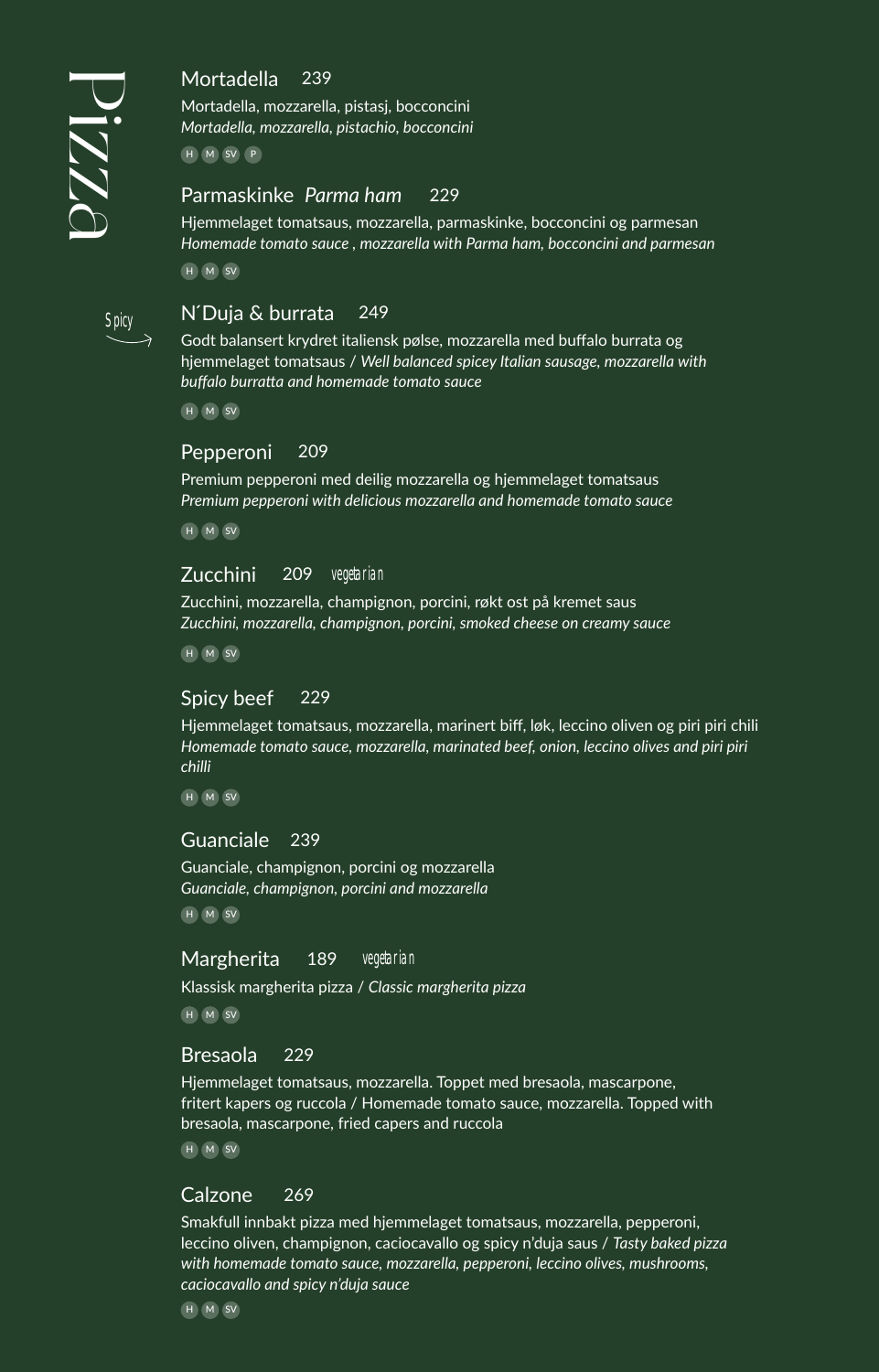# Metropolitan sharing

599 (sharing for minimum 2 pers)



Blanding av Margherita pizza, Parmaskinke og Pepperoni pizza *Mix of Margherita pizza, Parma ham and Pepperoni pizza*

H M SV

# Ostefat *Cheese plank* 199

Pecorino toscana, burrata, buffalo parmesan and gorgonzola med chilisyltetøy, valnøtter, druer og kjeks / *Pecorino, burrata, buffalo parmesan and gorgonzola with chilli jam, walnuts, grapes and biscuits*

N M H

# Cannolo 129

Cannolo fylt med hjemmelaget vaniljekrem, toppet med pistasj og sjokolade. Servert med pistasj iskrem / *Cannolo filled with homemade vanilla custard, topped with pistachio and chocolate. Served with pistachio ice cream*

PI M E H

#### Tiramisu 149

Savoardi kjeks dynket i espresso med mascarponekrem og sjokoladedryss *Savoardi biscuit soaked in espresso with mascarpone cream and sprinkled with chocolate* M H

# Iskrem tårn *Ice cream tower* 119

3 iskremkuler toppet med sjokolade og kjeks *3 ice cream scoops topped with chocolate and biscuits* M H  $\bigoplus$ 

# Dessert cocktails

#### Spagliato 139

Limoncello, lemon sorbet topped with prosecco sv

## Tiramisu Martini 139

Vodka, Kahlua, Frangelico, Baileys, cream and espresso M

## Ti Amo 139

Rum, Baileys, Kahlua, Amaretto, cream and milk M MA

## Espresso Martini 139

Vodka, Kahlua, vanilla syrup, espresso with a touch of orange

# Lemon Curd 139

Vanilla vodka, lemon curd and lemon juice

Latte 59 Moccha 59 Coffee 39 Espresso 39 Cortado 39 *39 39*